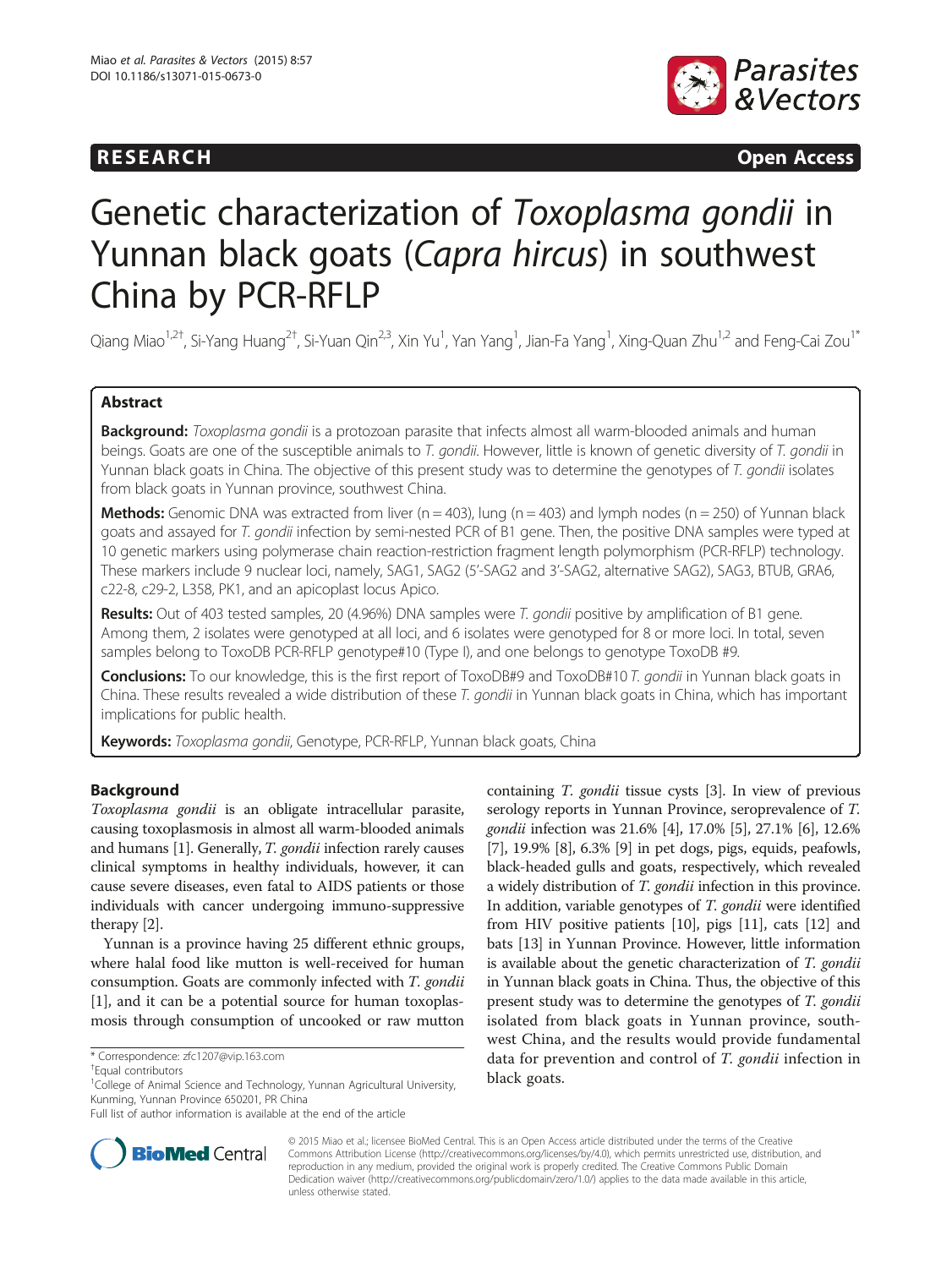#### **Methods**

#### Ethics statement

The collection of tissue samples from Yunnan black goats in this study was agreed by the abattoir manager. All animals were handled in strict accordance with good animal practice according to the Animal Ethics Procedures and Guidelines of the People's Republic of China.

#### Sample collection

In total, liver, lung and lymph nodes from 403 Yunnan black goats were collected randomly from different administrative regions in Yunnan province between June 2011 and March 2014, including 103 from Yuxi, 68 from Honghe, 85 from Kunming, 50 from Chuxiong and 97 from Qujing. Then, tissue samples were stored at −20°C prior to use.

#### Genomic DNA extraction

Genomic DNA was extracted from different tissues using TIANamp Genomic DNA kit (TianGen™, Beijing, China) according to the manufacturer's instructions. In brief, 50 mg of each tissue was treated with sodium dodecyl sulphate (200 μL) and proteinase K (20 μL) at 56°C for overnight digestion in a thermostat water bath. DNA samples were purified by silica gel column chromatography and obtained with 50 μL elution buffer.

#### Genetic characterization of T. gondii isolates

The DNA samples of Yunnan black goats tissues were first examined for *T. gondii* infection by PCR amplification of B1gene [\[14\]](#page-3-0) and then the positive samples were genotyped using Multi-locus PCR-RFLP (Mn-PCR-RFLP) method [[15](#page-3-0)]. In brief, the target DNA sequences were amplified by multiplex PCR using external primers for all 10 markers. Then 1 μL of the products served as template DNA for nested PCR amplification with internal primers for each marker. The nested PCR products were digested with restriction enzymes for 3 h, at the corresponding temperature for each enzyme following the instruction for each enzyme. The restriction fragments were resolved in 2.5% agarose gel to display DNA fragment length polymorphism using a gel document system (UVP Gel Doc-It™ Imaging System, Cambridge, U.K.).

#### Statistical analyses

The prevalence data were analyzed by Chi-squared tests using the program SPSS as previously (Release 19.0 standard version, SPSS Inc., Chicago, Illinois), and the probability  $(P)$  value <0.05 was considered statistically significant.

#### Results and discussion

Out of 403 black goats, twenty (4.96%) were T. gondii B1 gene positive, and were distributed in all five administrative regions with the prevalence varying from 1.18% (Kunming) to 10.31% (Qujing), but the difference was not statistically significant ( $P > 0.05$ ). The prevalence in different tissues ranged from 0.99% (lung) to 4.40% (lymph nodes), and the difference was statistically significant  $(P < 0.05)$  (Table 1). Previously, the overall prevalence of 65.79% [[16](#page-3-0)] in hilar lymph nodes from pigs in south China, 7.83% [\[17\]](#page-3-0) in hilar lymph nodes from pigs in central China, 10.98% [[12](#page-3-0)] in liver from cats in southwest China, 53.85% [[18](#page-3-0)] in lung from Microtus fortis in northeastern China were reported. Such significant differences in prevalence in various animals may due to several reasons, such as geographical origin, the tested number and the susceptibility to T. gondii of different animals.

Due to the low DNA concentration, only 2 T. gondii isolates from Yunnan black goats presented complete genotyping data, and 6 T. gondii isolates were genotyped at 8 or more loci, whereas the rest 12 T. gondii isolates were genotyped by less than 6 loci, and considered unreliable, therefore not included for further analysis. Of these 8 T. gondii isolates with reliable typing data, two genotypes were revealed, namelyToxoDB#9 and ToxoDB#10 (Type I) (ToxoDB Version 11.0). Both genotypes were identified from Yunnan black goats in China for the first time, and these genotyping results were summarized in Table [2](#page-2-0). Only one genotype (ToxoDB#9) was identified from Yuxi city in Yunnan province. This genotype has also been identified in previous studies in various animals: cats from Beijing Municipality, Guangdong, Anhui, Yunnan, Guizhou, Shandong, and Hubei provinces [\[12](#page-3-0),[19](#page-3-0)-[23](#page-3-0)]; pigs from Guangdong, Henan, Yunnan and Anhui provinces [[11,17,24,25](#page-3-0)]; and bats from Guangxi Zhuang Autonomous Region [\[13\]](#page-3-0). Therefore, ToxoDB#9 is a predominant lineage prevalent in Mainland China. Previous studies showed that ToxoDB#9 has been isolated from North and

Table 1 Prevalence of Toxoplasma gondii infection in different tissues of Yunnan black goats detected by PCR

| Category             | <b>Regions</b> |        |         | <b>Tissues</b> |        |       |      |             |
|----------------------|----------------|--------|---------|----------------|--------|-------|------|-------------|
|                      | Yuxi           | Honghe | Kunming | Chuxiong       | Qujing | Liver | Lung | Lymph nodes |
| Total no.            | 103            | 68     | 85      | 50             | 97     | 403   | 403  | 250         |
| Positive no.         |                |        |         |                | 10     |       | 4    |             |
| Prevalence (%)       | 4.85           | 4.41   | 1.18    |                | 10.31  | .24   | 0.99 | 4.40        |
| Total prevalence (%) | 4.96           |        |         |                |        | 89،   |      |             |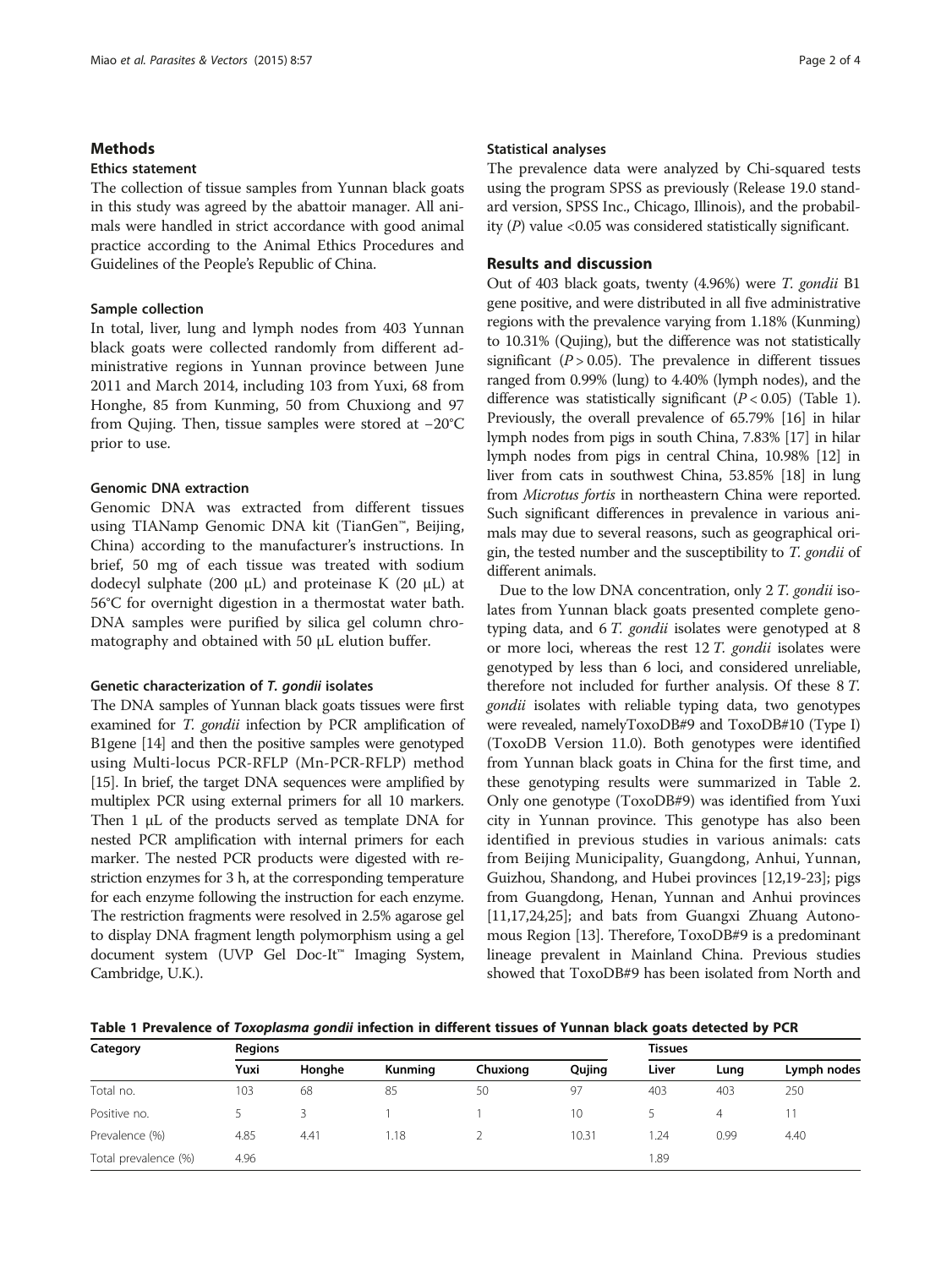| <b>Isolate ID</b> | Host      |       | tissue Location      | SAG1                     | $5' + 3'$<br>SAG2        | Alternative<br>SAG <sub>2</sub>      |                                      |                            |                          |                                       |                          |                          |                                      |                          | SAG3 BTUB GRA6 c22-8 c29-2 L358 PK1 Apico Genotype |
|-------------------|-----------|-------|----------------------|--------------------------|--------------------------|--------------------------------------|--------------------------------------|----------------------------|--------------------------|---------------------------------------|--------------------------|--------------------------|--------------------------------------|--------------------------|----------------------------------------------------|
| GT1               | Goat      |       | United States        |                          |                          | $\mathbf{I}$                         | $\mathbf{I}$                         | $\overline{1}$             | $\mathbf{I}$             | $\overline{\phantom{a}}$              | $\overline{1}$           | $\overline{\phantom{a}}$ | $\overline{1}$                       | $\overline{1}$           | Reference,<br>Type I,<br>ToxoDB#10                 |
| PTG               | Sheep     |       | United States        | /                        | $\vert\vert$             | $\vert\vert$                         | $\parallel$                          | $\vert\vert$               | $\vert\vert$             | $\vert\vert$                          | $\parallel$              | $\parallel$              | $\lvert \rvert$                      | $\vert\vert$             | Reference,<br>Type II,<br>ToxoDB#1                 |
| CTG               | Cat       |       | <b>United States</b> | /                        | $\  \ $                  | $\  \ $                              | $\  \cdot \ $                        | $\  \ $                    | $\  \ $                  | $\begin{array}{c} \hline \end{array}$ | $\  \cdot \ $            | $\left\  {}\right\ $     | $\left\vert \right\vert \right\vert$ | Ш                        | Reference,<br>Type III,<br>ToxoDB#2                |
| MAS               | Human     |       | France               | $u-1$                    |                          | $\vert\vert$                         | $\  \cdot \ $                        | $\  \ $                    | $\  \ $                  | u-1                                   | т                        | I                        | $\  \ $                              | T                        | Reference,<br>ToxoDB#17                            |
| TgCgCa1           | Cougar    |       | Canada               | $\overline{\phantom{a}}$ | $\overline{\phantom{a}}$ | $\parallel$                          | $\  \ $                              | $\  \ $                    | $\  \$                   | $\vert\vert$                          | $u-1$                    |                          | $u-2$                                | $\overline{\phantom{0}}$ | Reference,<br>ToxoDB#66                            |
| TgCatBr5          | Cat       |       | Brazil               |                          | $\parallel \parallel$    | $\left\vert \right\vert \right\vert$ | $\  \ $                              | $\ensuremath{\mathsf{II}}$ | $\left\  {}\right\ $     |                                       | $\mathbf{I}$             | $\overline{\phantom{a}}$ | $u-1$                                | $\overline{\phantom{0}}$ | Reference,<br>ToxoDB#19                            |
| TgWtdSc40 WTD     |           |       | United States u-1    |                          | $\vert\vert$             | $\vert\vert$                         | $\parallel$                          | $\ensuremath{\mathsf{II}}$ | $\vert\vert$             | $\vert\vert$                          | $\parallel$              |                          | $\vert\vert$                         | I                        | Reference,<br>Type 12,<br>ToxoDB#5                 |
| TgCatBr64         | Cat       |       | Brazil               |                          | $\overline{\phantom{a}}$ | $u-1$                                | $\left\vert \right\vert \right\vert$ | $\  \ $                    | $\  \ $                  | $u-1$                                 | $\overline{\phantom{a}}$ | $\left\  {}\right\ $     | $\left\  {}\right\ $                 | I                        | Reference,<br>ToxoDB#111                           |
| TgRsCr1           | Toucan    |       | Costa Rica           | $u-1$                    | $\overline{\phantom{a}}$ | $\vert\vert$                         | $\left\vert \right\vert \right\vert$ | $\overline{1}$             | $\left\  {}\right\ $     | $u-2$                                 | $\overline{1}$           | $\overline{1}$           | $\left\  {}\right\ $                 | $\overline{1}$           | Reference,<br>ToxoDB#52                            |
| TgGYn1            | <b>BG</b> | LN    | Chuxiong, Yn I       |                          | $\mathbf{I}$             | $\mathbf{I}$                         | $\mathbf{I}$                         |                            | $\mathbf{I}$             |                                       | $\mathbf{I}$             | $\overline{1}$           | $\mathsf{L}$                         | $\overline{1}$           | Type I,<br>ToxoDB#10                               |
| TgGYn2            | BG        | Lung  | Qujing, Yn           | $\overline{\phantom{a}}$ |                          | $\mathbf{I}$                         |                                      |                            |                          |                                       | $\mathbf{I}$             | $\overline{\phantom{a}}$ | $\mathbf{I}$                         | $\overline{1}$           | Type I,<br>ToxoDB#10                               |
| TgGYn3            | <b>BG</b> | LN    | Qujing, Yn           | $\overline{\phantom{a}}$ |                          | $\mathbf{I}$                         | 1                                    |                            |                          |                                       | $\mathbf{I}$             | $\mathbf{I}$             | nd                                   | $\overline{\phantom{0}}$ | Type I,<br>ToxoDB#10                               |
| TgGYn4            | BG        | Lung  | Qujing, Yn           | $\overline{\phantom{a}}$ |                          |                                      | т                                    |                            |                          |                                       | $\mathbf{I}$             | $\mathbf{I}$             | nd                                   | - 1                      | Type I,<br>ToxoDB#10                               |
| TgGYn5            | BG        | Liver | Qujing, Yn           | $\overline{\phantom{a}}$ |                          | -1                                   | 1                                    |                            |                          |                                       | $\mathbf{I}$             | $\overline{\phantom{a}}$ | nd                                   | - 1                      | Type I,<br>ToxoDB#10                               |
| TgGYn6            | BG        | Liver | Qujing, Yn           | $\overline{\phantom{a}}$ |                          | $\mathbf{I}$                         | $\overline{\phantom{a}}$             |                            |                          |                                       | $\mathbf{I}$             | $\overline{\phantom{a}}$ | nd                                   | $\overline{\phantom{a}}$ | Type I,<br>ToxoDB#10                               |
| TgGYn7            | BG        | Liver | Kunming, Yn          |                          | $\overline{\phantom{a}}$ | $\overline{\phantom{a}}$             | T                                    | nd                         | $\overline{\phantom{a}}$ | $\overline{\phantom{a}}$              | nd                       | $\overline{\phantom{a}}$ | $\overline{1}$                       | $\overline{\phantom{a}}$ | Type I,<br>ToxoDB#10                               |
| TgGYn8            | <b>BG</b> | LN    | Yuxi, Yn             | $u-1$                    | $\mid \mid$              | $\vert\vert$                         | $\  \cdot \ $                        | $\  \ $                    | $\mathbf{  }$            | $\mid \mid$                           | nd                       | $\mathbb{I}$             | $\mid \mid$                          |                          | ToxoDB#9                                           |

<span id="page-2-0"></span>

| Table 2 Summary of genotyping of <i>Toxoplasma gondii</i> isolates from Yunnan black goats in different administrative |  |  |  |
|------------------------------------------------------------------------------------------------------------------------|--|--|--|
| areas of Yunnan province, southwest China                                                                              |  |  |  |

u-1 and u-2 represent unique RFLP genotypes, respectively.

nd: no data. WTD: White-tailed Deer. BG: black goat. LN: Lymph nodes. Yn: Yunnan province.

South America [[26](#page-3-0)-[29](#page-3-0)], as well as other Asian countries, such as Sri Lanka and Vietnam [\[30,31\]](#page-3-0), indicating that it has a worldwide distribution.

In the present study, another genotype ToxoDB#10 (Type I) was identified from Yunnan black goats in Qujing, Chuxiong and Kunming of Yunnan province. Previously, this type was also found from humans in Shanghai city, Yunnan and Guangdong province [\[10,23,24\]](#page-3-0), from cats in Yunnan province [\[12\]](#page-3-0), from pigs in Hunan, Jiangsu and Henan provinces [\[17,24](#page-3-0)], and from bats in Yunnan and Guangxi [\[13\]](#page-3-0), indicating that ToxoDB#10 is also a major lineage prevalent in Mainland China.

In this study, limited genetic diversity of T. gondii was found in black goats in Yunnan province. A relatively high frequency of the Type I strains found in black goats in this region is of interest. Since the Type I strain is highly virulent to mice and possibly more virulent to humans, future study to isolate viable parasite from this animal is necessary to confirm the finding.

#### Conclusions

In summary, the present study revealed an overall prevalence of 4.96% T. gondii infection in Yunnan black goats by semi-nested PCR of B1 gene, and reported two T. gondii